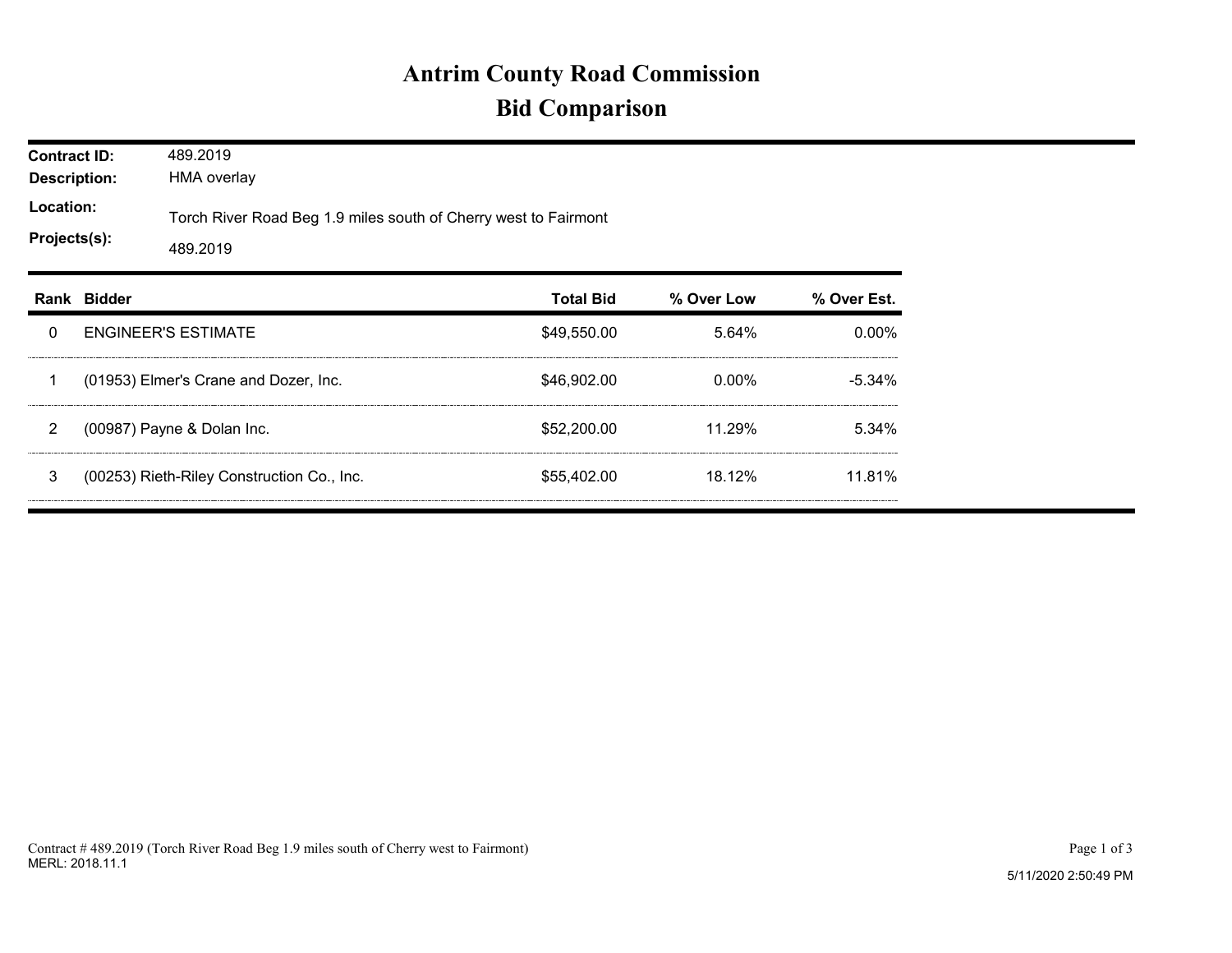| Line                      | Pay Item Code                       | <b>Quantity Units</b> |                  | (0) ENGINEER'S ESTIMATE |                  | (1) Elmer's Crane and Dozer, Inc. |                  | (2) Payne & Dolan Inc. |             |
|---------------------------|-------------------------------------|-----------------------|------------------|-------------------------|------------------|-----------------------------------|------------------|------------------------|-------------|
| <b>Description</b>        |                                     |                       | <b>Bid Price</b> | Total∣                  | <b>Bid Price</b> | <b>Total</b>                      | <b>Bid Price</b> | Total                  |             |
| 0001                      | 1500001                             |                       | 1 LSUM           | \$5,000.00              | \$5,000.00       | \$1,000.00                        | \$1,000.00       | \$5,000.00             | \$5,000.00  |
| Mobilization, Max \$5,000 |                                     |                       |                  |                         |                  |                                   |                  |                        |             |
| 0002                      | 5010056                             | 500                   | Ton              | \$80.00                 | \$40,000.00      | \$87.50                           | \$43,750.00      | \$85.00                | \$42,500.00 |
| <b>HMA, 5E1</b>           |                                     |                       |                  |                         |                  |                                   |                  |                        |             |
| 0003                      | 8120140                             | $\overline{2}$        | Ea               | \$200.00                | \$400.00         | \$100.00                          | \$200.00         | \$150.00               | \$300.00    |
|                           | Lighted Arrow, Type C, Furn         |                       |                  |                         |                  |                                   |                  |                        |             |
| 0004                      | 8120141                             | $\overline{2}$        | Ea               | \$100.00                | \$200.00         | \$1.00                            | \$2.00           | \$150.00               | \$300.00    |
|                           | Lighted Arrow, Type C, Oper         |                       |                  |                         |                  |                                   |                  |                        |             |
| 0005                      | 8120170                             |                       | <b>LSUM</b>      | \$2,000.00              | \$2,000.00       | \$500.00                          | \$500.00         | \$2,000.00             | \$2,000.00] |
|                           | <b>Minor Traf Devices</b>           |                       |                  |                         |                  |                                   |                  |                        |             |
| 0006                      | 8120350                             | 150                   | Sft              | \$2.00                  | \$300.00         | \$2.00                            | \$300.00         | \$2.00                 | \$300.00    |
|                           | Sign, Type B, Temp, Prismatic, Furn |                       |                  |                         |                  |                                   |                  |                        |             |
| 0007                      | 8120351                             | 150                   | Sft              | \$1.00                  | \$150.00         | \$1.00                            | \$150.00         | \$2.00                 | \$300.00    |
|                           | Sign, Type B, Temp, Prismatic, Oper |                       |                  |                         |                  |                                   |                  |                        |             |
| 0008                      | 8120370                             |                       | <b>LSUM</b>      | \$1,500.00              | \$1,500.00       | \$1,000.00                        | \$1,000.00]      | \$1,500.00             | \$1,500.00  |
|                           | <b>Traf Regulator Control</b>       |                       |                  |                         |                  |                                   |                  |                        |             |
| <b>Bid Totals:</b>        |                                     |                       |                  |                         | \$49,550.00      |                                   | \$46,902.00      |                        | \$52,200.00 |